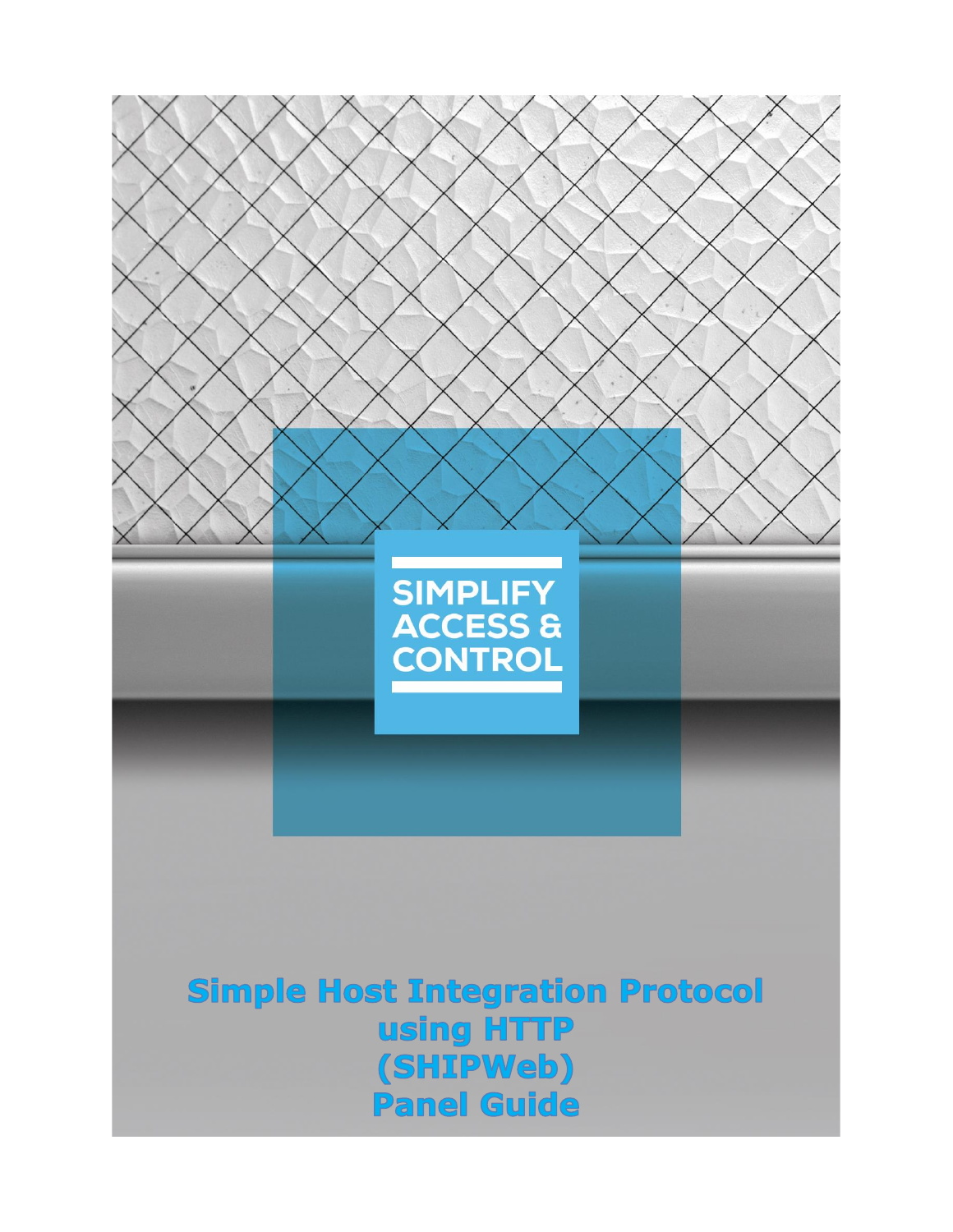# **Intelli‒Site Security Management Software**

# **Simple Host Integration Protocol** using HTTP **(SHIPWeb) Panel Guide**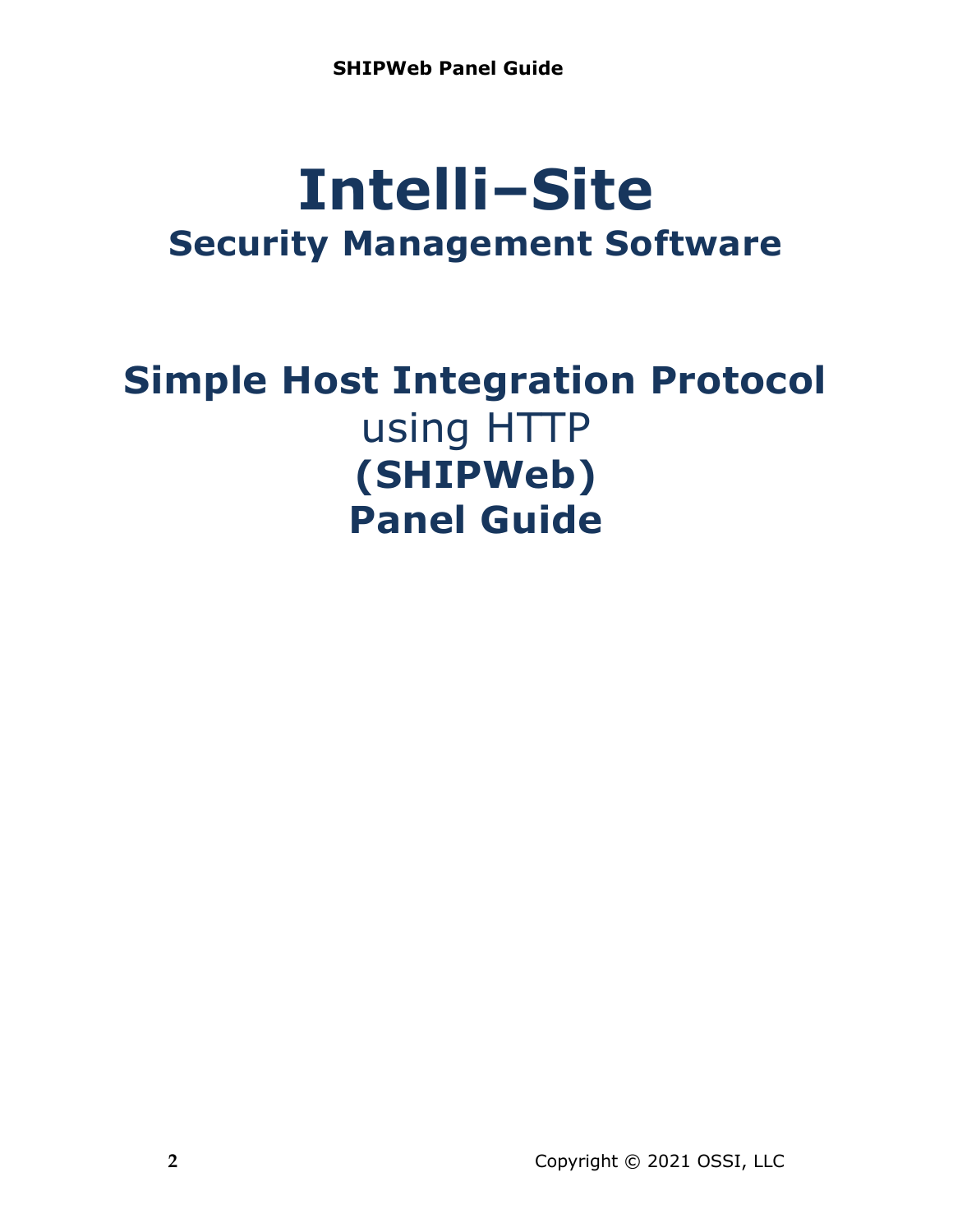# <span id="page-2-0"></span>**Copyright**

Copyright © 2021 OSSI, LLC All rights reserved.

Information in this document is subject to change without notice. The software described in this document is furnished under a license agreement or nondisclosure agreement. The software may be used or copied only in accordance with the terms of those agreements. No part of this publication may be reproduced, stored in a retrieval system, or transmitted in any form or any means electronic or mechanical, including photocopying and recording for any purpose other than the purchaser's use without the written permission of OSSI.

OSSI, LLC 10125 S 52nd St. Franklin, WI 53132-8677 **[ossi-usa.com](http://ossi-usa.com/)**

|            | Telephone: (262) 522-1870 |
|------------|---------------------------|
| Toll Free: | $(888)$ 488-2623          |
| Fax:       | $(262)$ 522-1872          |

# <span id="page-2-1"></span>**Trademarks**

Intelli-Site® is registered in U.S. Patent & Trademark Office.

All other registered and unregistered trademarks are the sole property of their respective owners.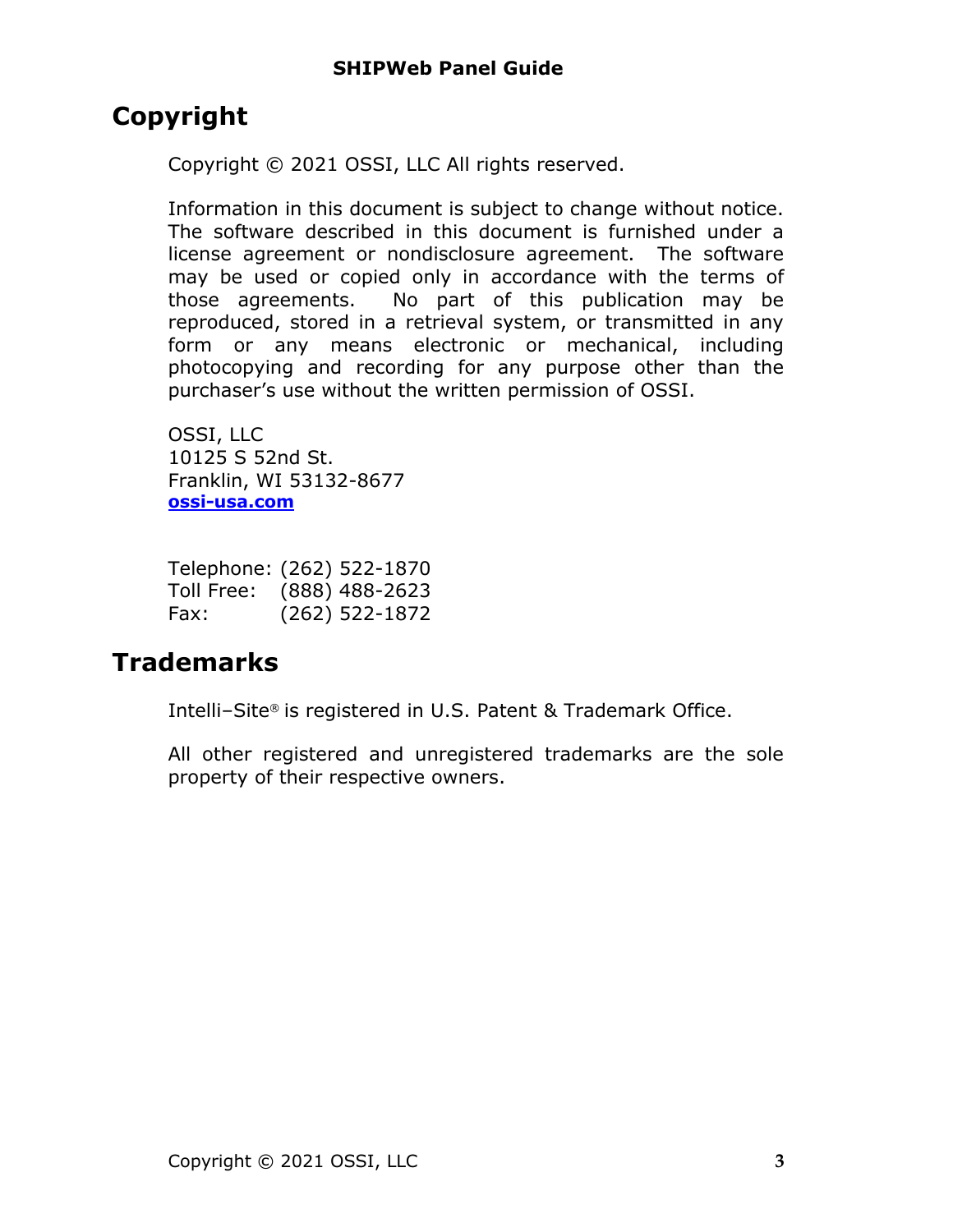# <span id="page-3-0"></span>**Technical Support Assistance**

## *OSSI, LLC Headquarters*

OSSI, LLC 10125 S 52nd St. Franklin, WI 53132-8677 (262) 522-1870

(888) 488-2623

# *Technical Support*

Technical support is available via telephone or email. Contact Technical Support 8:00 AM to 5:00 PM Central Standard time. If calling after hours, please leave a detailed voice mail message, and someone will return your call as soon as possible.

Email: [support@ossi-usa.com](mailto:support@ossi-usa.com) Phone: (888) 488-2623

When calling, please be at the computer prepared to provide the following information:

- Product version number, found by selecting the **CAbout** button from the Intelli-Site Application Menu.
- The type of computer being used including, operating system, processor type, speed, amount of memory, type of display, etc.
- Exact wording of any messages that appear on the screen.
- What was occurring when the problem was detected?
- What steps have been taken to reproduce the problem?
- It is highly recommended that the user generate a support package for transmission to Intelli-Site technical support staff. To generate the package, run the Intelli-Site Configuration Utility. *Create Support Package…* is the last option in the **Tools** menu.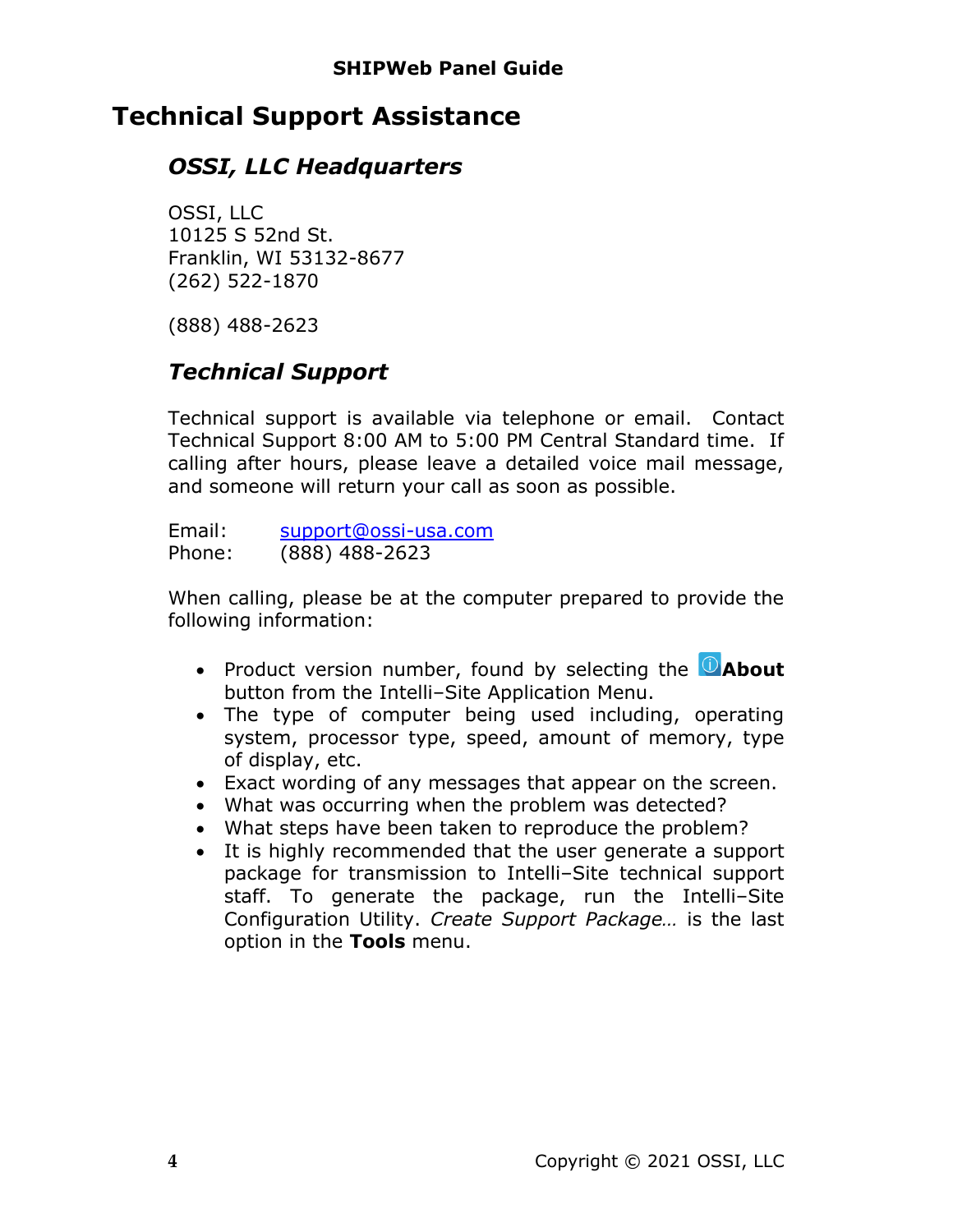<span id="page-4-0"></span>

| <b>Table of Contents</b>                             |  |
|------------------------------------------------------|--|
|                                                      |  |
|                                                      |  |
|                                                      |  |
|                                                      |  |
|                                                      |  |
| 2 The Simple Host Integration Protocol using HTTP  7 |  |
|                                                      |  |
|                                                      |  |
|                                                      |  |
|                                                      |  |
|                                                      |  |
|                                                      |  |
|                                                      |  |
|                                                      |  |
|                                                      |  |
|                                                      |  |
|                                                      |  |
|                                                      |  |
|                                                      |  |
|                                                      |  |
| 5.2.1 SHIPWeb Panel Node Properties  19              |  |
|                                                      |  |
|                                                      |  |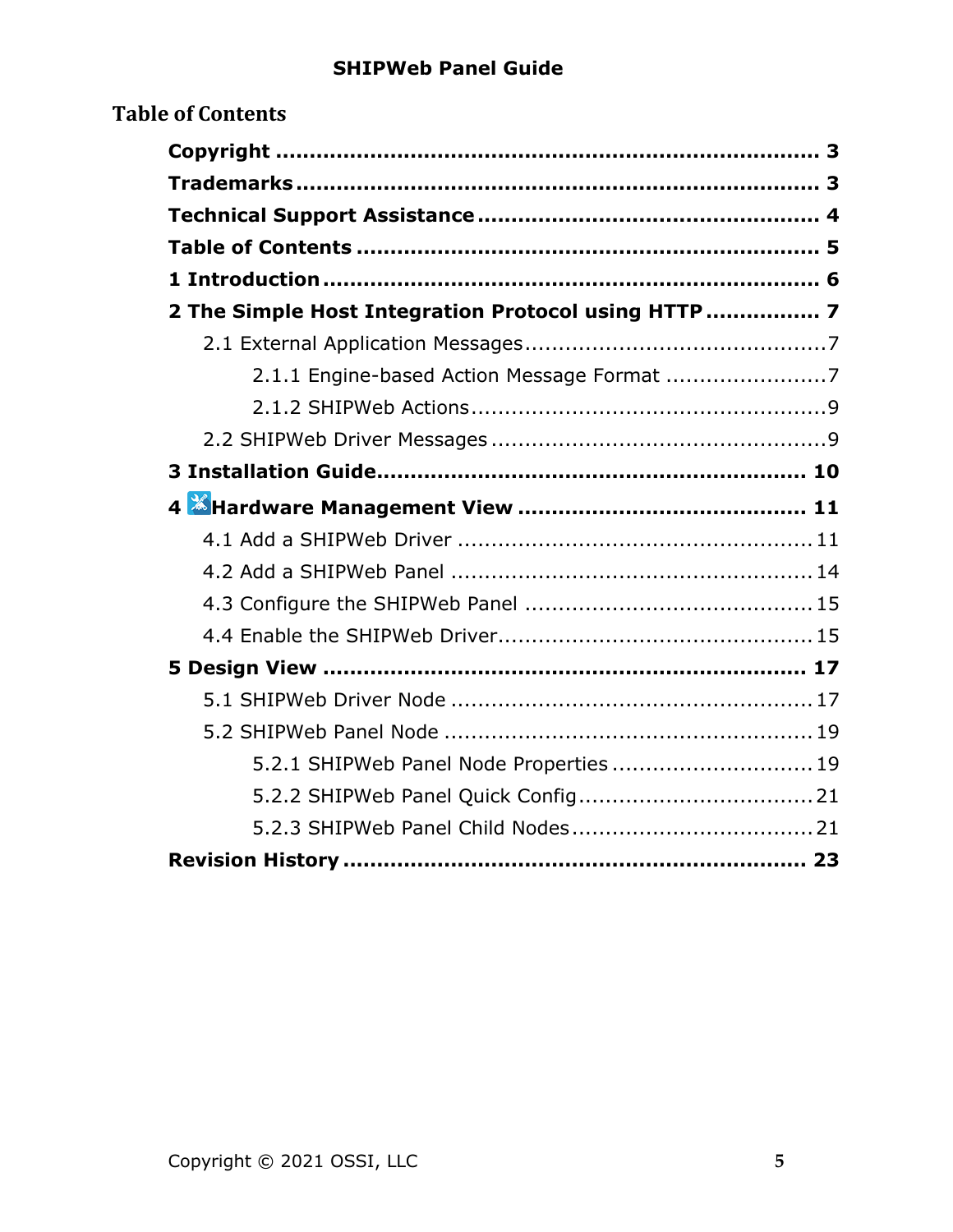# <span id="page-5-0"></span>**1 Introduction**

The Simple Host Integration Protocol using HTTP (SHIPWeb) panel allows 3<sup>rd</sup> party software to send Engine-based actions to Intelli-Site.

This guide defines the messaging format that is SHIPWeb so that a 3<sup>rd</sup> party can write a program or use a standard web browser to send action requests to Intelli-Site. This quide also explains using the SHIPWeb driver and panel in Intelli-Site Security Management Software.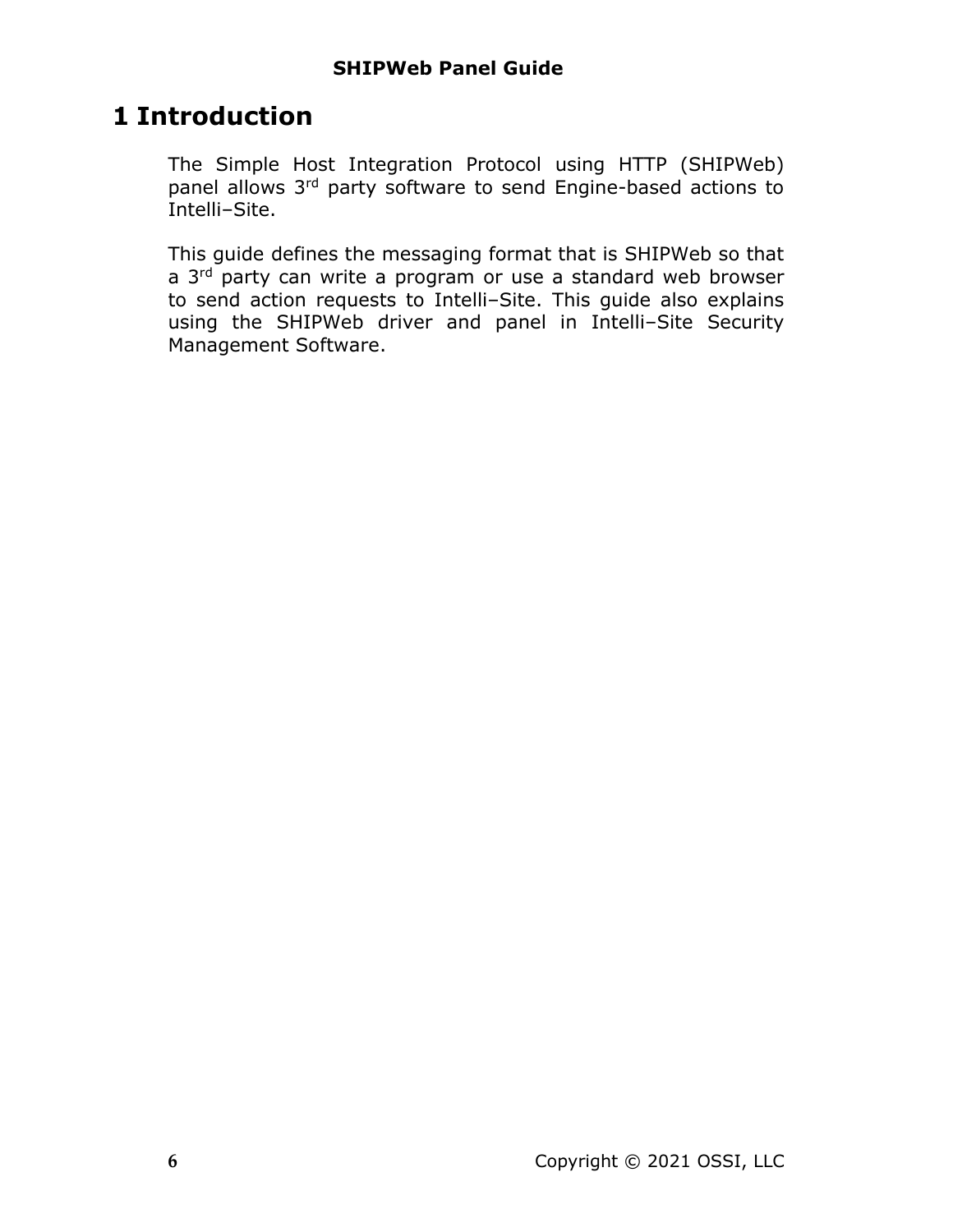# <span id="page-6-0"></span>**2 The Simple Host Integration Protocol using HTTP**

The Simple Host Integration Protocol using HTTP (SHIPWeb) acts like a web service. It interprets all messages it receives using HTTP. The external application or any web client such as Chrome or Edge connects to the driver just like connecting to any website. Instead of requesting pages to display, the client sends an HTTP formatted command. The external application can send many of the Engine-based actions to Intelli-Site as well as SHIPWeb actions.

Messages sent between Intelli-Site and the external application are simple HTTP formatted text strings. Every message from the application is an HTTP string and every message from the SHIPWeb driver is a string. Each message string from the application contains one command and the target. Each message from the driver is a standard HTTP response code number and details if applicable.

*Note: Only one message per HTTP request is allowed.*

## <span id="page-6-1"></span>*2.1 External Application Messages*

Each application request message is an action and a target if necessary. Only one action per request message is allowed. Each request message is independently processed. This means that of the Engine-based actions, the Conditional actions are not allowed. In addition, there is the SHIPWeb action **DownloadCard** used to download a single card.

Every message must begin with "shipweb/execute/". The message is ignored if it doesn't begin with this string. A browser client may receive the error message "No HTTP resource was found that matches the request URI". The format of the action in the request message varies in how the target is specified.

## <span id="page-6-2"></span>**2.1.1 Engine-based Action Message Format**

Figure 1 shows the **Actions** dialog for the Engine-based actions. These are the actions that the application can send to the SHIPWeb driver. Because only one action is allowed per request message, the conditional actions are not supported.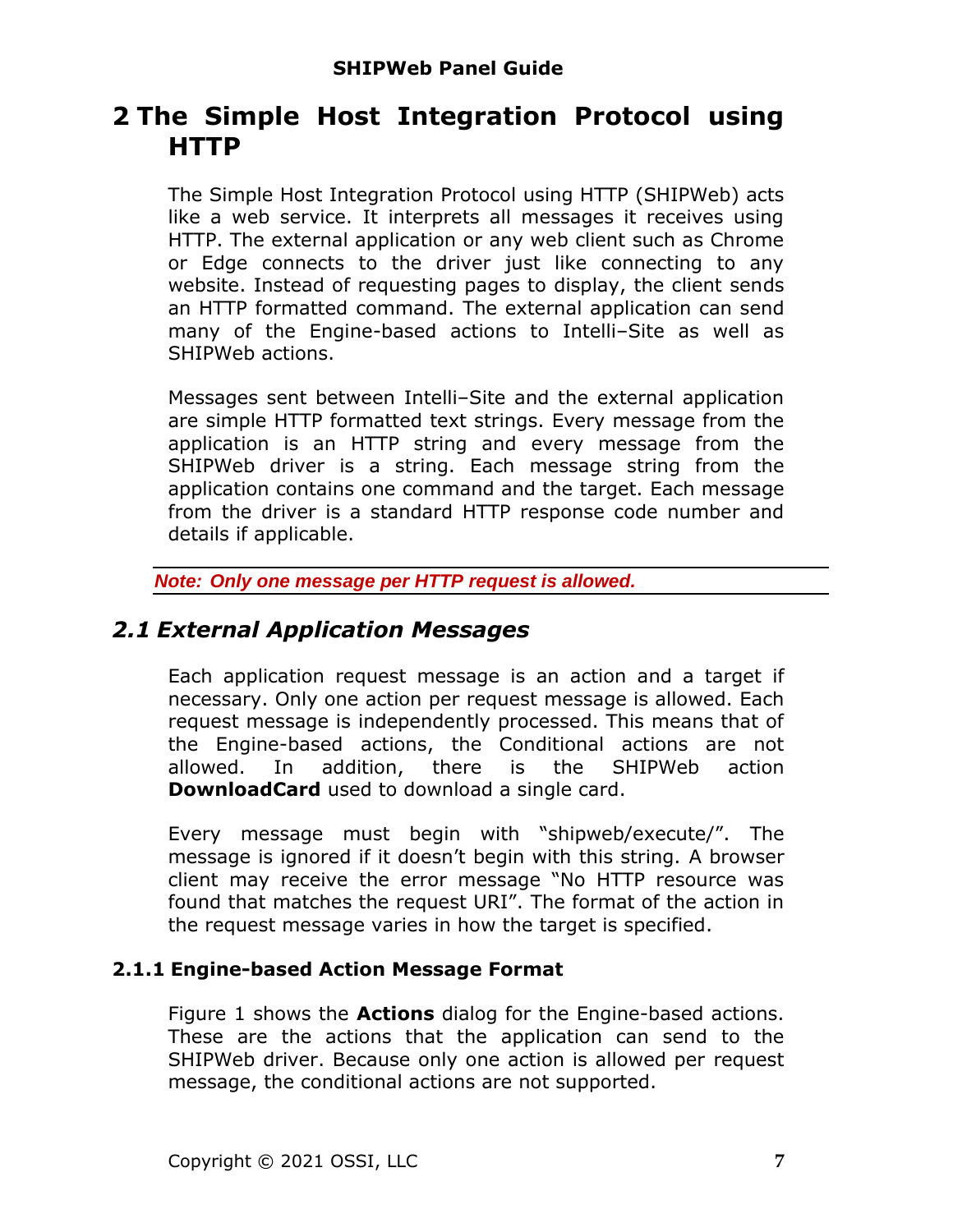*Note: The action string is case-sensitive. It must be sent just as it appears in this figure.*

| I/O Control<br>Set <sub>On</sub> | Door Control<br>Lock Door | Conditional<br>۱f       | Computer                                |
|----------------------------------|---------------------------|-------------------------|-----------------------------------------|
| SetOff                           | <b>UnlockDoor</b>         | <b>If Not</b>           | <b>MaskComputer</b><br><b>ForceMask</b> |
|                                  |                           |                         |                                         |
| Pulse                            | <b>PulseDoor</b>          | Andlf                   | <b>ForceRoutingMask</b>                 |
| Toggle                           | Start Entry Alarm         | AndifNot                | Lock Workstation                        |
| ForceOn                          | Stop Entry Alarm          | Orlf                    | <b>Unlock Workstation</b>               |
| ForceOff                         | Start Exit Alarm          | OrlfNot                 |                                         |
| ClearForce                       | Stop Exit Alarm           | Xorlf                   | Panel                                   |
| IncrementCounter                 |                           | Fise                    | SendCommand                             |
| DecrementCounter                 | <b>Call Station</b>       | <b>Fnd</b> <sup>F</sup> | <b>Virtualize Panel</b>                 |
| ResetCounter                     | SelectCallStation         |                         | UnvirtualizePanel                       |
| <b>Start Timer</b>               | DeselectCallStation       |                         | OnlineDriver                            |
| <b>Kill Timer</b>                | DisableCallStation        |                         | OfflineDriver                           |
| <b>Force Timer</b>               | <b>EnableCallStation</b>  |                         | DownloadHolidavs                        |
| <b>Start Script</b>              | <b>AckCallIn</b>          |                         | Download Time Zones                     |
| <b>Stop Script</b>               | <b>ProcessCallIn</b>      |                         | <b>DownloadAccess</b>                   |
| Pause Script                     |                           |                         | <b>DownloadSettings</b>                 |
| <b>ResumeScript</b>              |                           |                         | DownloadCards                           |
|                                  |                           |                         | DownloadComplete                        |
| Alam Zone                        |                           |                         | DownloadFirmware                        |
| Select Zone                      |                           |                         |                                         |
| Deselect Zone                    |                           |                         |                                         |
| Ack7one                          |                           |                         |                                         |
| Process7one                      |                           |                         |                                         |
| Access7one                       |                           |                         |                                         |
| SecureZone                       |                           |                         |                                         |
| ClearZoneTamper                  |                           |                         |                                         |
| ClearZoneFailure                 |                           |                         |                                         |
|                                  | OK                        | Cancel                  |                                         |

**Figure 1 - The Engine-based Actions**

An Engine-based action message from the application to the SHIPWeb driver is the action name and its target node separated by a forward slash '/'. The message format is:

shipweb/execute/<Action>/<node ID>

Suppose there is a virtual point in the project with node ID 1334 that we want to SetOn via SHIPWeb. The driver is on the PS101 computer at port 8080. Assuming our electronic device has network access to PS101, we could open a browser and type the following URL:

http://PS101:8080/shipweb/execute/SetOn/1334

http://PS101:8080 tells the browser to connect to PS101 on port 8080 using HTTP. When the connection is established, it sends the command shipweb/execute/SetOn/1334. The driver receives the message, validates it, and sends the command to the Engine. The Engine processes the command. The driver sends a response message back if the connection is still active. See [SHIPWeb Driver Messages](#page-8-2)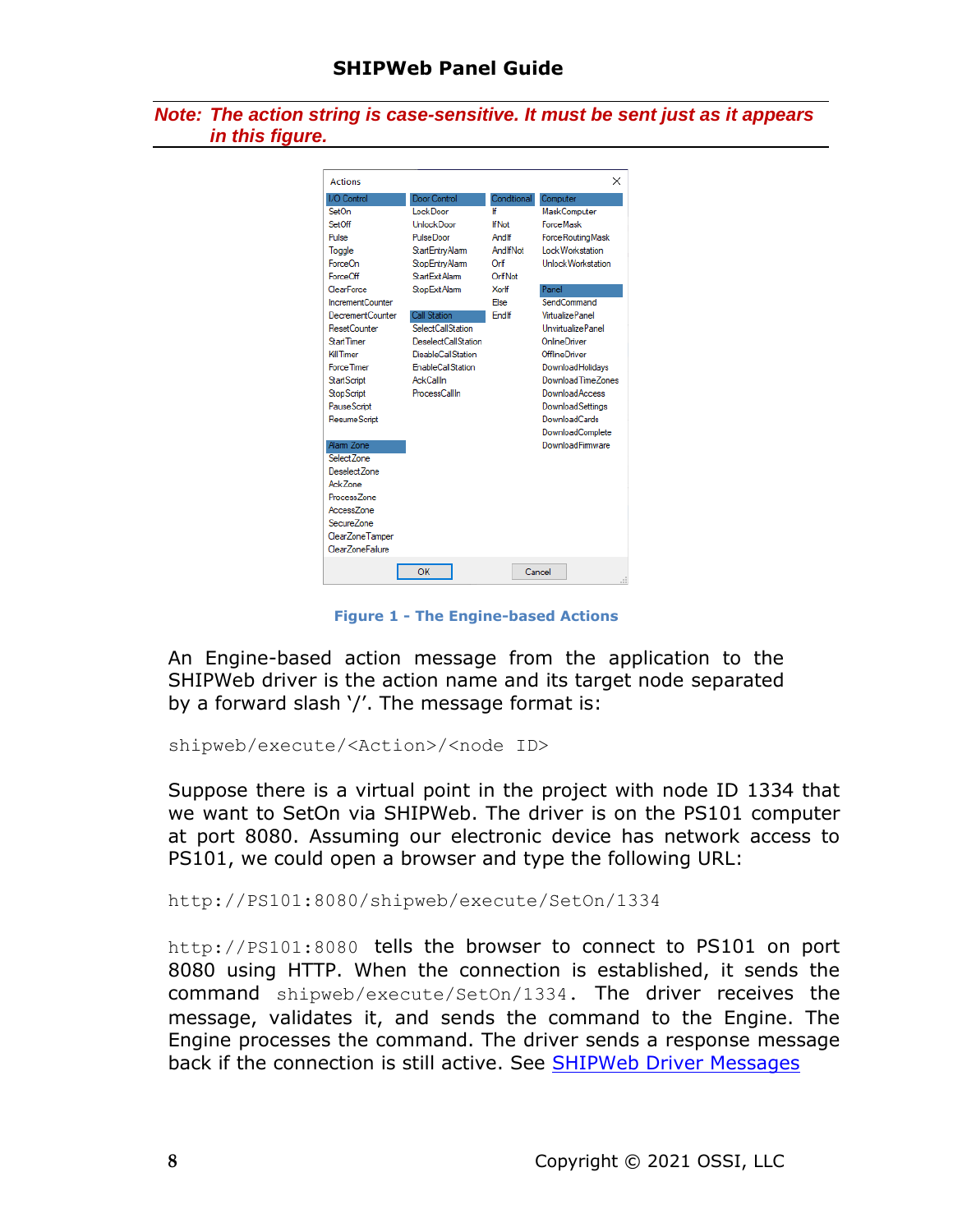#### **2.1.2 SHIPWeb Actions**

<span id="page-8-0"></span>A SHIPWeb action message from the application to the SHIP driver is the action name and its target. There is only one SHIPWeb action. It is **DownloadCard**. The target is the card ID. The message format is:

shipweb/execute/DownloadCard/<card ID>

Where card ID is the card number, site code, and format ID separated by colons. **Card number is required**. Site code and format ID are not. If the format ID for the target card is not the default ID, then all three parts must be included. The default site code is 0. The default format ID is 26. Do not supply the colon separator if the format ID or site code is not included.

*Note: The format ID values are found on the access control panel node's properties dialog, on the Card Config tab.*

For example, we want to download card 1234567 with site code 5. It is a 35-bit HID Corporate card. The format ID for this kind of card is 35. The URL for our browser is:

#### http://PS101:8080/shipweb/execute/DownloadCard/1234567:5:35

The driver receives the message, verifies the card does indeed exist, and sends the download request to the Engine. The Engine downloads the card. The driver sends a response message back if the connection is still active. See [SHIPWeb Driver Messages.](#page-8-2)

## <span id="page-8-2"></span><span id="page-8-1"></span>*2.2 SHIPWeb Driver Messages*

The external application uses HTTP GET to send the request to the SHIPWeb driver and receive the response from the driver. The driver sends back the standard HTTP status codes. If an error occurs, the error string is also included in the response.

*Note: If the driver is disabled or if the Driver Service is not started, the external application or web client will receive the standard error message: "No connection could be made because the target machine actively refused it <Address:Port>"*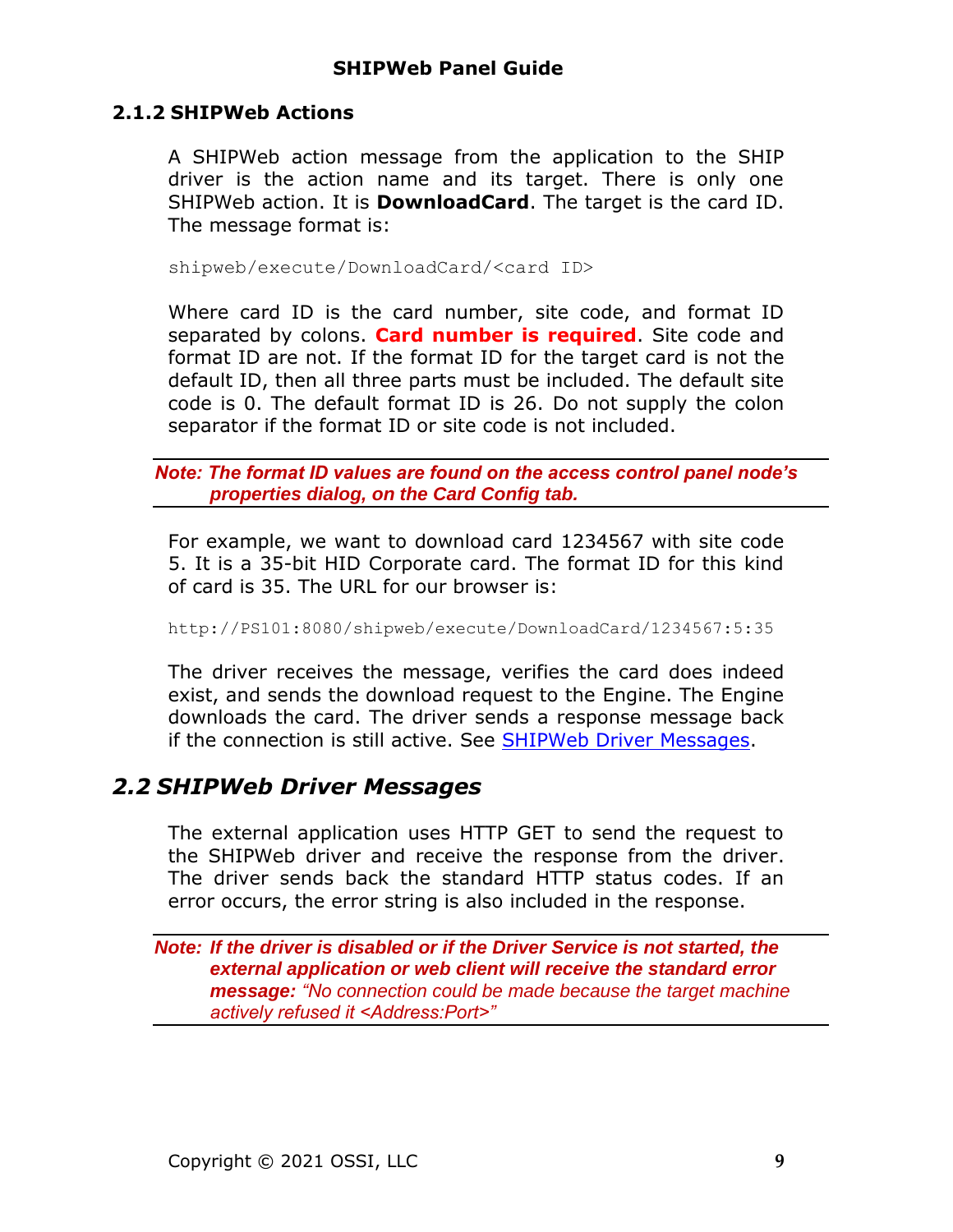# <span id="page-9-0"></span>**3 Installation Guide**

The SHIPWeb driver in Intelli-Site must be installed. No external software is needed.

If Intelli-Site has been installed without the SHIPWeb drivers, run the Intelli-Site installer again and select Modify.

During the installation or modify installation process, you are presented with the **Select the drivers you want to install** window.

| Intelli-Site - InstallShield Wizard                                                                                                                                                            | × |
|------------------------------------------------------------------------------------------------------------------------------------------------------------------------------------------------|---|
| Select the drivers you want to install.                                                                                                                                                        |   |
| Select the drivers you want to install, and deselect the drivers you do not want to install.                                                                                                   |   |
| <b>PCSC Driver</b><br>PCSC FT Driver<br>Pelco Switcher Driver<br>Radionics Driver<br>Senstar Driver<br><b>SHIP Driver</b><br>SHIPWeb Driver<br><b>Stentofon Driver</b><br>Vicon Valerus Driver | ۸ |
| Select All<br>Clear All<br><b>InstallShield</b>                                                                                                                                                |   |
| $Back$<br>Cancel<br>Next >                                                                                                                                                                     |   |

**Figure 2 - Select the drivers you want to install.**

Ensure the **SHIPWeb Driver** option is checked then continue with the installation or modification. You may need to scroll to locate the driver as the list is in alphabetical order.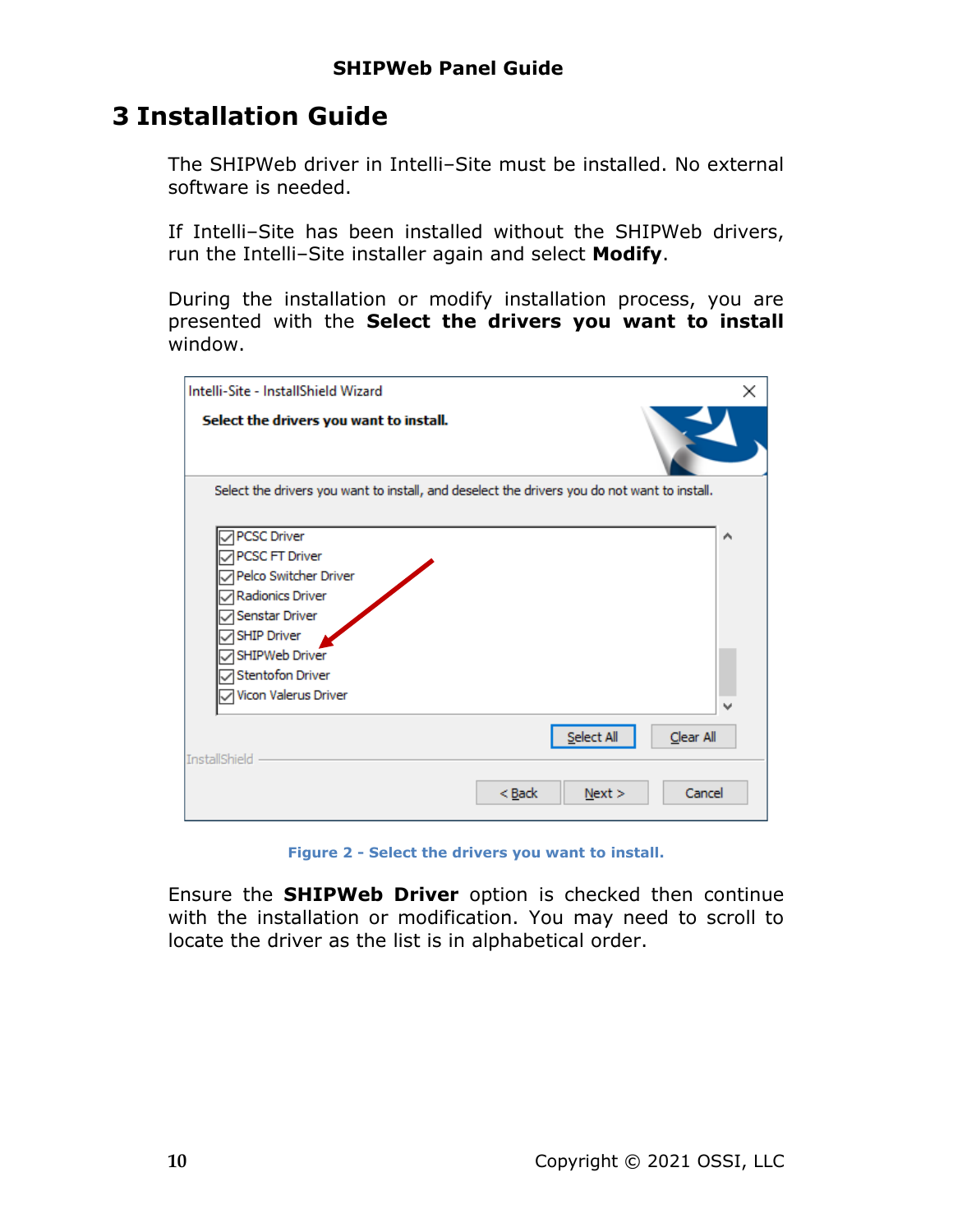# <span id="page-10-0"></span>**4 Hardware Management View**

The SHIPWeb driver and SHIPWeb panel are best added and configured in **Hardware Management View**. The following walks through adding the driver and the panel.

Before we begin, it is important to have the port number the driver will listen to for connections from the external application or web browser. The setup process is straight forward.

- 1. Add a SHIPWeb Driver
- 2. Add a SHIPWeb Panel
- 3. Configure the SHIPWeb Panel
- 4. Enable the SHIPWeb Driver

## <span id="page-10-1"></span>*4.1 Add a SHIPWeb Driver*

Adding a SHIPWeb Driver is simple, but important. Without it, no communication with the external application can occur.

Launch the Desktop Client and login.

Hardware is managed in the **AHardware Management View**. If you are not in **MHardware Management View** (Figure below), click on  $\frac{M_{\text{enu}}}{M_{\text{enu}}}$  and select  $\mathbb{X}$ .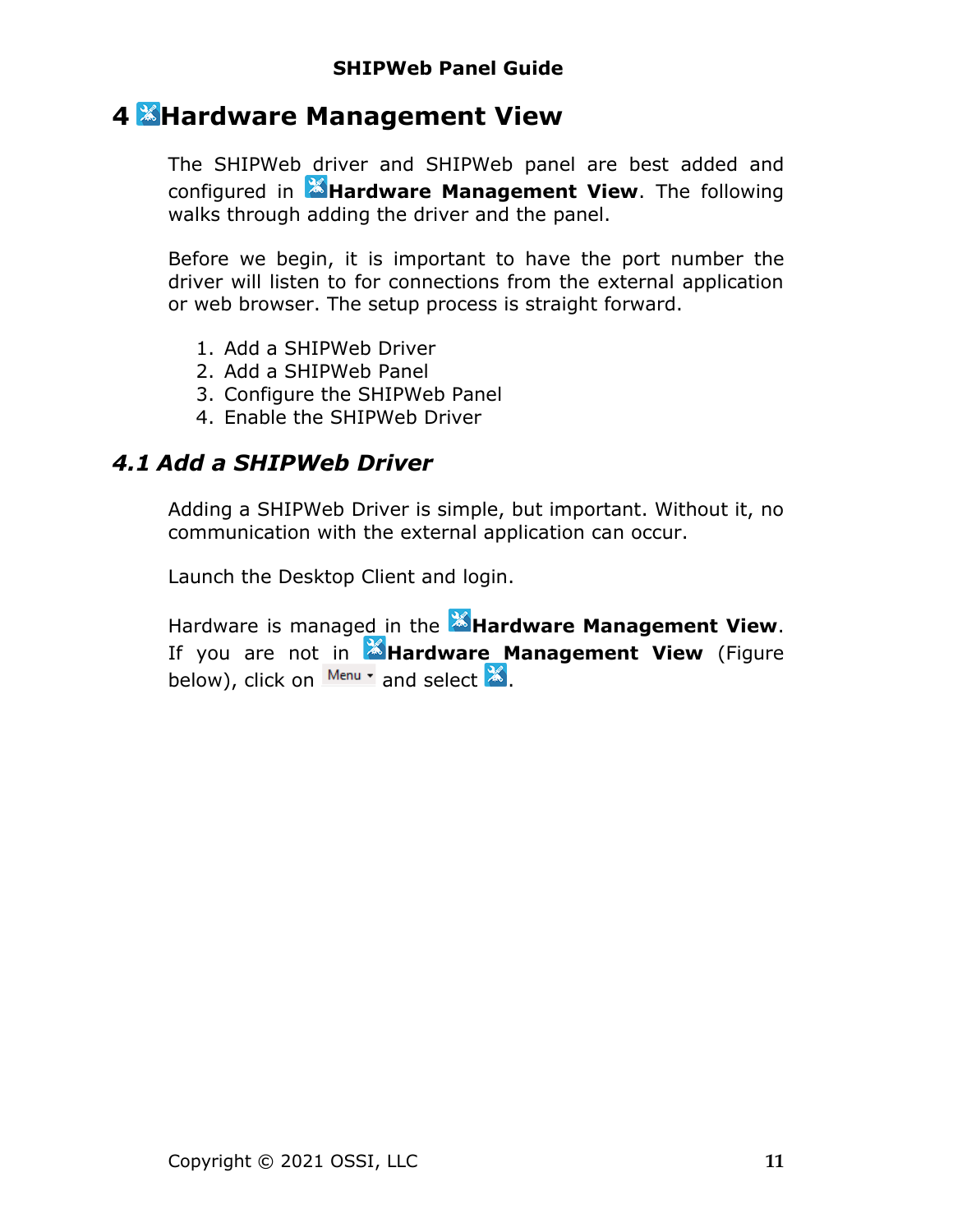|               | Intelli-Site - Public School System |                              |               |        |               |                   |                     |       |                                | $\Box$   | $\times$ |
|---------------|-------------------------------------|------------------------------|---------------|--------|---------------|-------------------|---------------------|-------|--------------------------------|----------|----------|
|               |                                     | Site: Corporate Headquarters | v  Area: Area |        | $\vee$ $\Box$ | <b>Add Driver</b> | <b>Reports View</b> |       |                                |          |          |
|               |                                     |                              |               |        |               |                   |                     |       |                                |          |          |
|               |                                     |                              |               |        |               |                   |                     |       |                                |          |          |
|               |                                     |                              |               |        |               |                   |                     |       |                                |          |          |
|               |                                     |                              |               |        |               |                   |                     |       |                                |          |          |
|               |                                     |                              |               |        |               |                   |                     |       |                                |          |          |
|               |                                     |                              |               |        |               |                   |                     |       |                                |          |          |
|               |                                     |                              |               |        |               |                   |                     |       |                                |          |          |
|               |                                     |                              |               |        |               |                   |                     |       |                                |          |          |
|               |                                     |                              |               |        |               |                   |                     |       |                                |          |          |
|               |                                     |                              |               |        |               |                   |                     |       |                                |          |          |
|               |                                     |                              |               |        |               |                   |                     |       |                                |          |          |
|               |                                     |                              |               |        |               |                   |                     |       |                                |          |          |
|               |                                     |                              |               |        |               |                   |                     |       |                                |          |          |
|               |                                     |                              |               |        |               |                   |                     |       |                                |          |          |
|               |                                     |                              |               |        |               |                   |                     |       |                                |          |          |
|               |                                     |                              |               |        |               |                   |                     |       |                                |          |          |
|               |                                     |                              |               |        |               |                   |                     |       |                                |          |          |
|               |                                     |                              |               |        |               |                   |                     |       |                                |          |          |
| Ack           | Ack All                             | <b>Alam Description</b>      |               | Status | Priority      | Date              | Time                | Count | Card No.                       | Acked By |          |
|               |                                     |                              |               |        |               |                   |                     |       |                                |          |          |
| Clear         | Clear All                           |                              |               |        |               |                   |                     |       |                                |          |          |
|               |                                     | $\checkmark$                 |               |        |               |                   |                     |       |                                |          | $\,$     |
| Queue Control |                                     |                              |               |        |               |                   |                     |       |                                |          |          |
| Menu -        |                                     |                              |               |        |               |                   |                     |       | License Valid SMA is not valid |          |          |

**Figure 3 - Hardware Management View**

To add the SHIPWeb driver, click **Add Driver**, The **Choose Driver Type** dialog displays.

| Choose Driver Type                                                                                                                                                                                     |                                |  |  |  |  |
|--------------------------------------------------------------------------------------------------------------------------------------------------------------------------------------------------------|--------------------------------|--|--|--|--|
| Note: A driver is not specific to an area, panels are. It will appear<br>in all areas until a panel has been added to it. The driver will then<br>display only in the area to which its panels belong. |                                |  |  |  |  |
| Driver Type:                                                                                                                                                                                           | <b>SHIPWeb</b><br>$\checkmark$ |  |  |  |  |
|                                                                                                                                                                                                        | Cancel<br>ΩK                   |  |  |  |  |

**Figure 4 - Choose Driver Type Dialog**

Select *SHIPWeb* from the **Driver Type** drop-down menu in the **Choose Driver Type** dialog. Click **A** new SHIPWeb driver icon is added to the screen and its properties dialog opens.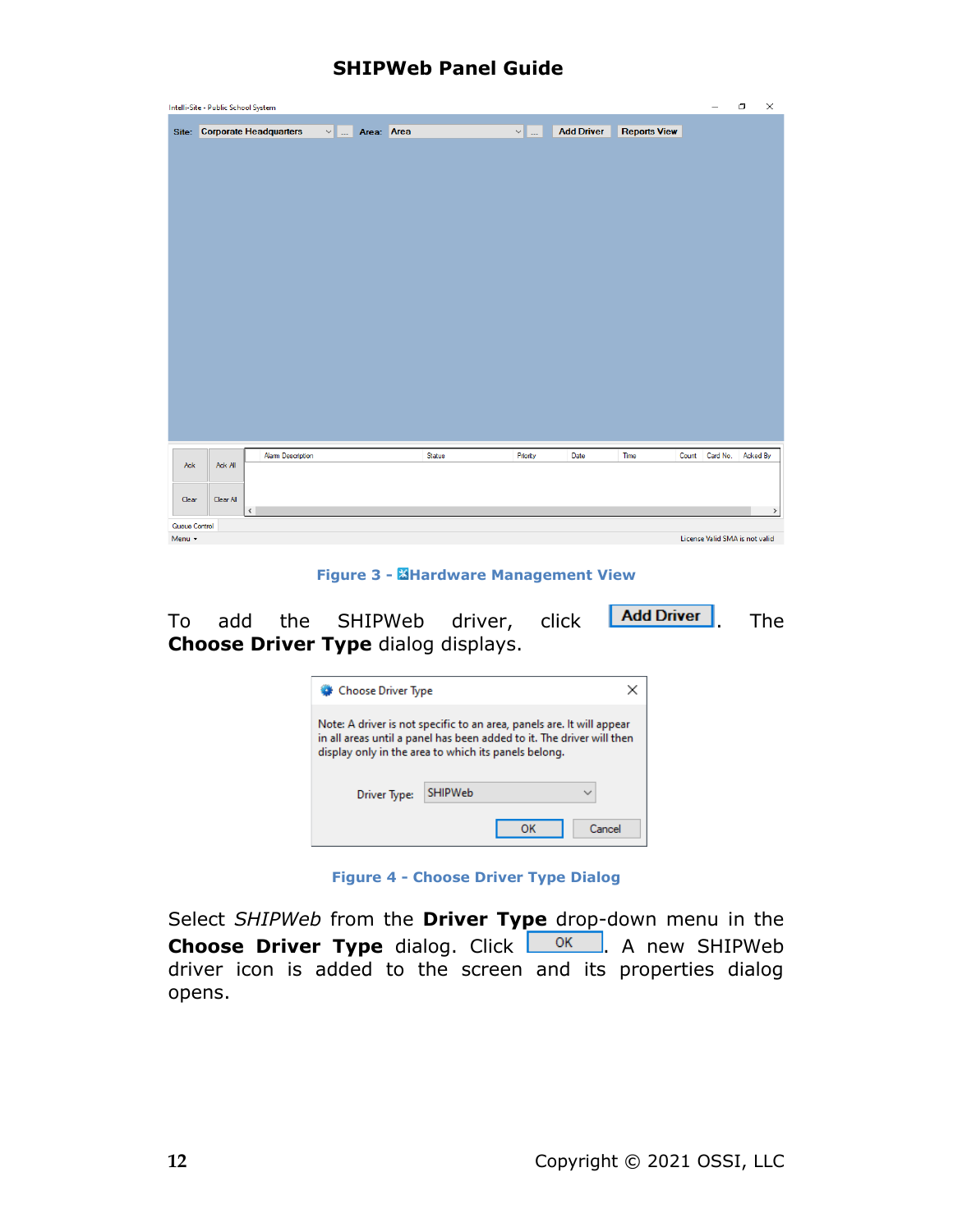|                    | I [1288] New SHIPWeb Driver                                    | ×                |
|--------------------|----------------------------------------------------------------|------------------|
| Properties         |                                                                |                  |
| Name:              | New SHIPWeb Driver<br>1288<br>ID:                              | $\frac{1}{\tau}$ |
| User Level:        | All Access                                                     |                  |
| Notes:             |                                                                |                  |
|                    | Enabled:                                                       |                  |
|                    | Send Queue                                                     |                  |
|                    | Default Retry Start Delay: ☑<br>$\div$<br>3<br><b>Retries:</b> |                  |
|                    | 췌<br>15<br>Retry Start Delay:<br>$\div$<br>1000<br>Timeout:    |                  |
|                    | $\div$<br>250<br>Interval:                                     |                  |
| <b>Panel List:</b> | Computer List: [4] LATWin10                                    |                  |
|                    | OK                                                             | Cancel           |

**Figure 5 - SHIPWeb Driver Properties Dialog**

Please change the name of the driver to reflect the use and/or location of the panels that this driver will manage.

|       | Note: For an explanation of all of the driver properties, see <b>SHIPWeb Driver</b> |  |  |  |
|-------|-------------------------------------------------------------------------------------|--|--|--|
| Node. |                                                                                     |  |  |  |



**Figure 6 - SHIPWeb Driver Icon**

No communication method needs to be added because the driver is emulating a web server. After adding the driver, we move on to adding the panel.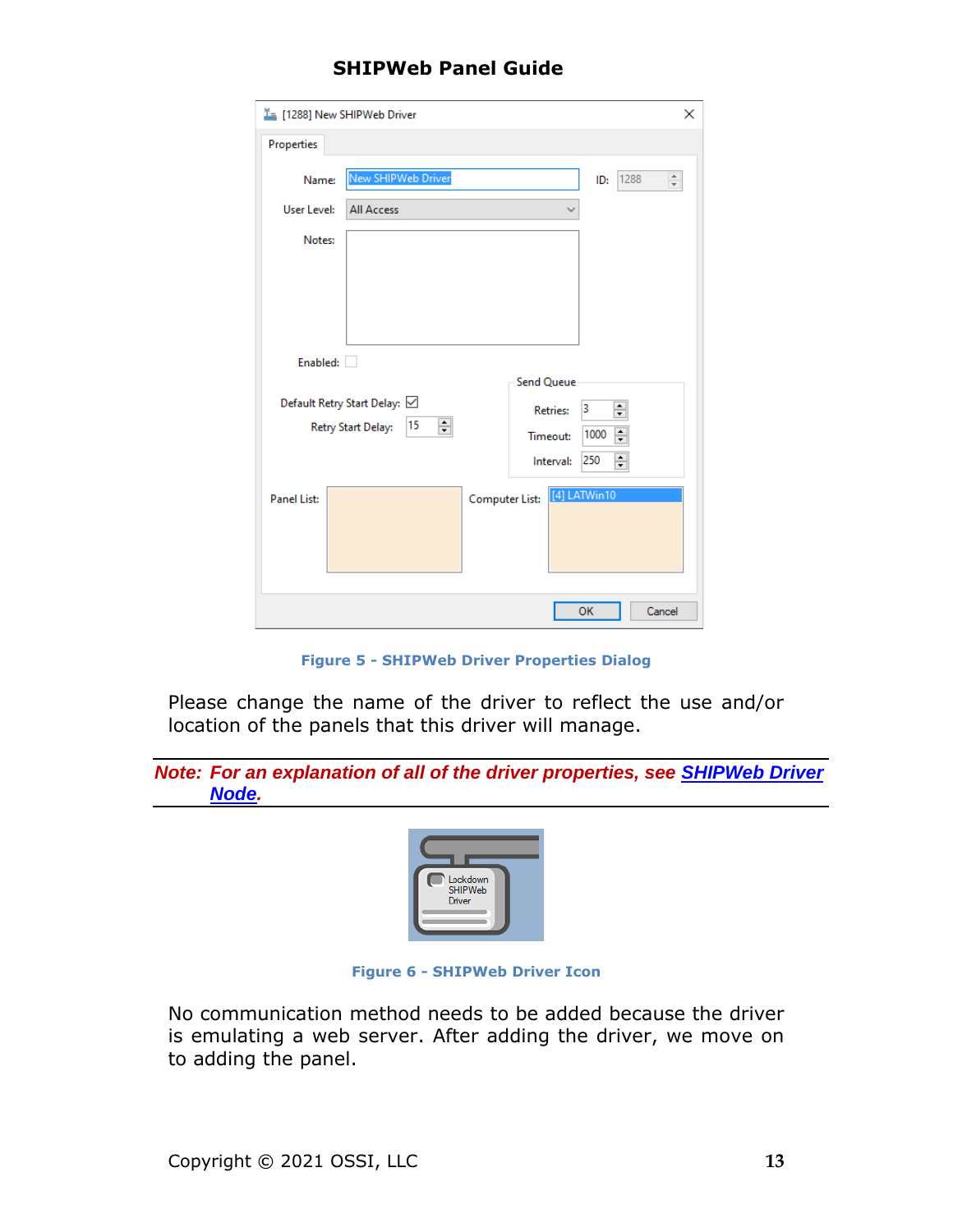## <span id="page-13-0"></span>*4.2 Add a SHIPWeb Panel*

Once a SHIPWeb driver has been added, it's time to add a SHIPWeb panel to it.

Right-click on the SHIPWeb driver and select *Add Panel*. The **Add Panel** dialog displays.

| <b>Add Panel</b>                          |                     |
|-------------------------------------------|---------------------|
| <mark>⊟∘</mark> OSSI - SHIPWeb<br>SHIPWeb |                     |
|                                           |                     |
|                                           |                     |
|                                           |                     |
|                                           |                     |
|                                           |                     |
| 싂<br> 1<br># to Add:                      | OK<br>Cancel<br>пĒ. |

**Figure 7 - Add Panel Dialog**

This dialog only displays the panels that are appropriate for the target driver. Select the SHIPWeb panel. Leave **# to Add** set to 1. There should only be one panel per driver. Click  $\overline{OR}$ . A **New SHIPWeb** icon is added to the target SHIPWeb driver.





Next configure the panel.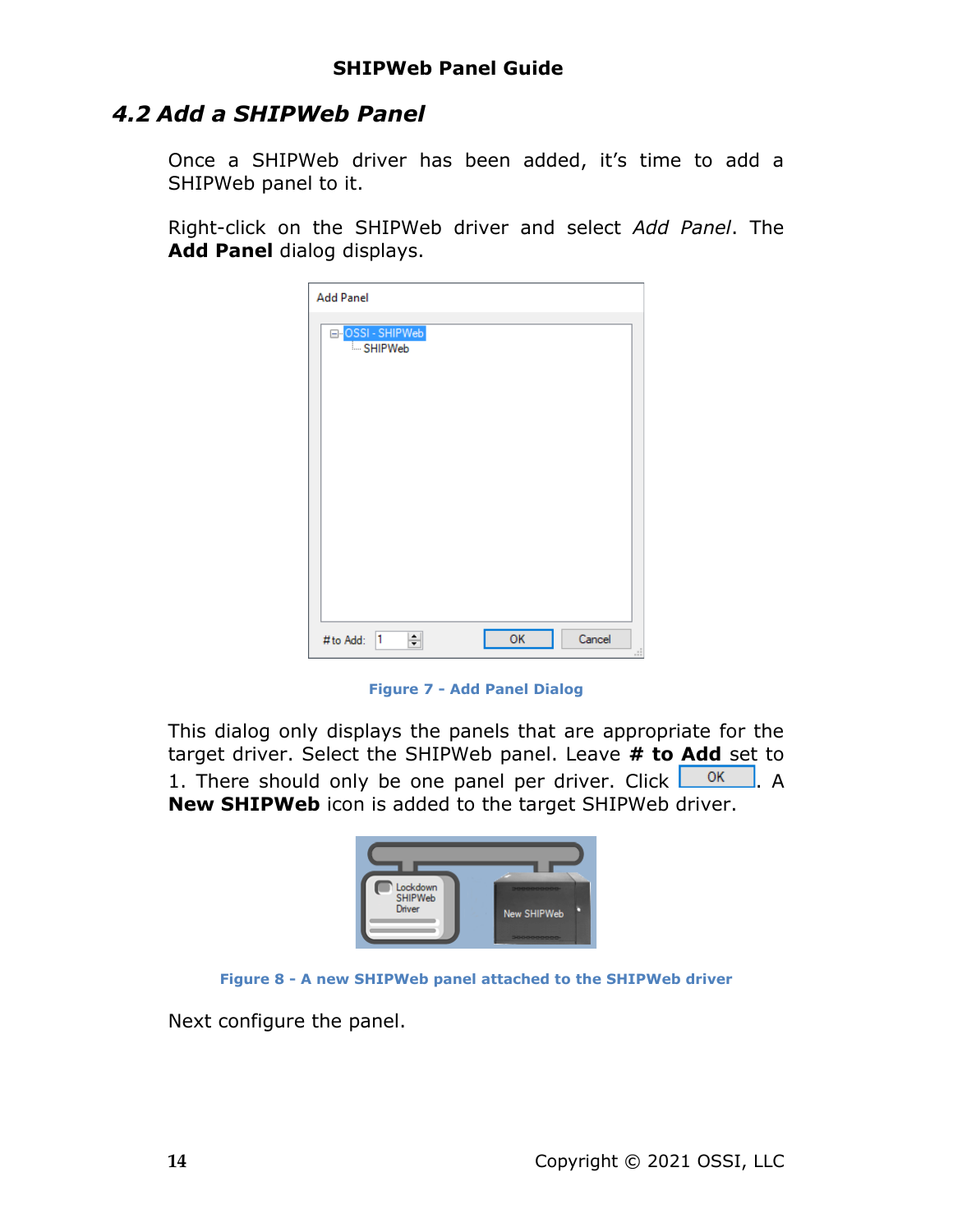## <span id="page-14-0"></span>*4.3 Configure the SHIPWeb Panel*

The SHIPWeb panel is configured using the **Quick Config** dialog. To open the **Quick Config** dialog, right-click on the SHIPWeb icon and select *Quick Config*.

| Configure New SHIPWeb      |              |
|----------------------------|--------------|
| New SHIPWeb<br>Panel Name: | Virtual:     |
| ÷<br>8080<br>Port:         |              |
|                            | OК<br>Cancel |

**Figure 9 – SHIPWeb Panel Quick Config Dialog**

Change the **Panel Name** to describe its use or location. In our example, it is "Lock Down". **Port** is the port number on which the driver listens for connections and messages from the external application or web browser.

*Note: For more information on all of the fields and properties of the SHIPWeb panel, see SHIPWeb [Panel Node.](#page-18-2)*

## <span id="page-14-1"></span>*4.4 Enable the SHIPWeb Driver*

At this point, the SHIPWeb panel and the SHIPWeb driver are configured, but the driver is not online. A quick way to know this is that the communication indicator is grey.



**Figure 10 – Disabled SHIPWeb Driver**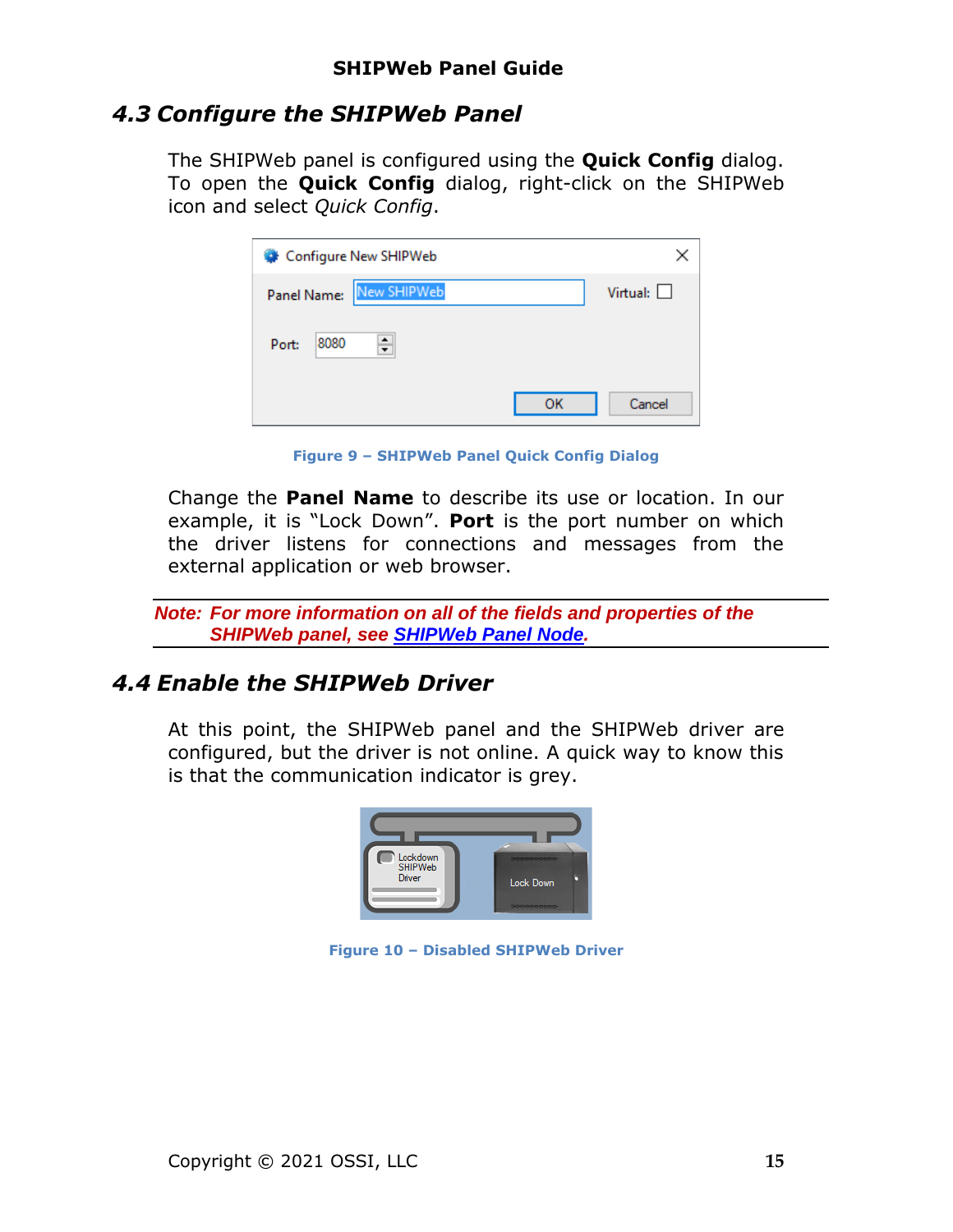Right-click on the driver to open the context menu; select *Enable Driver*. The communications indicator will change color to green when it's online.



**Figure 11 - Enabled SHIPWeb Driver**

If for some reason the Engine cannot connect to the Driver Service, the communication indicator will be red.



**Figure 12 - Enabled SHIPWeb Driver that is not communicating with the Driver Service**

Congratulations! The SHIPWeb is integrated and ready to use in screen design for **Live View**. Screen design occurs in *Design View.*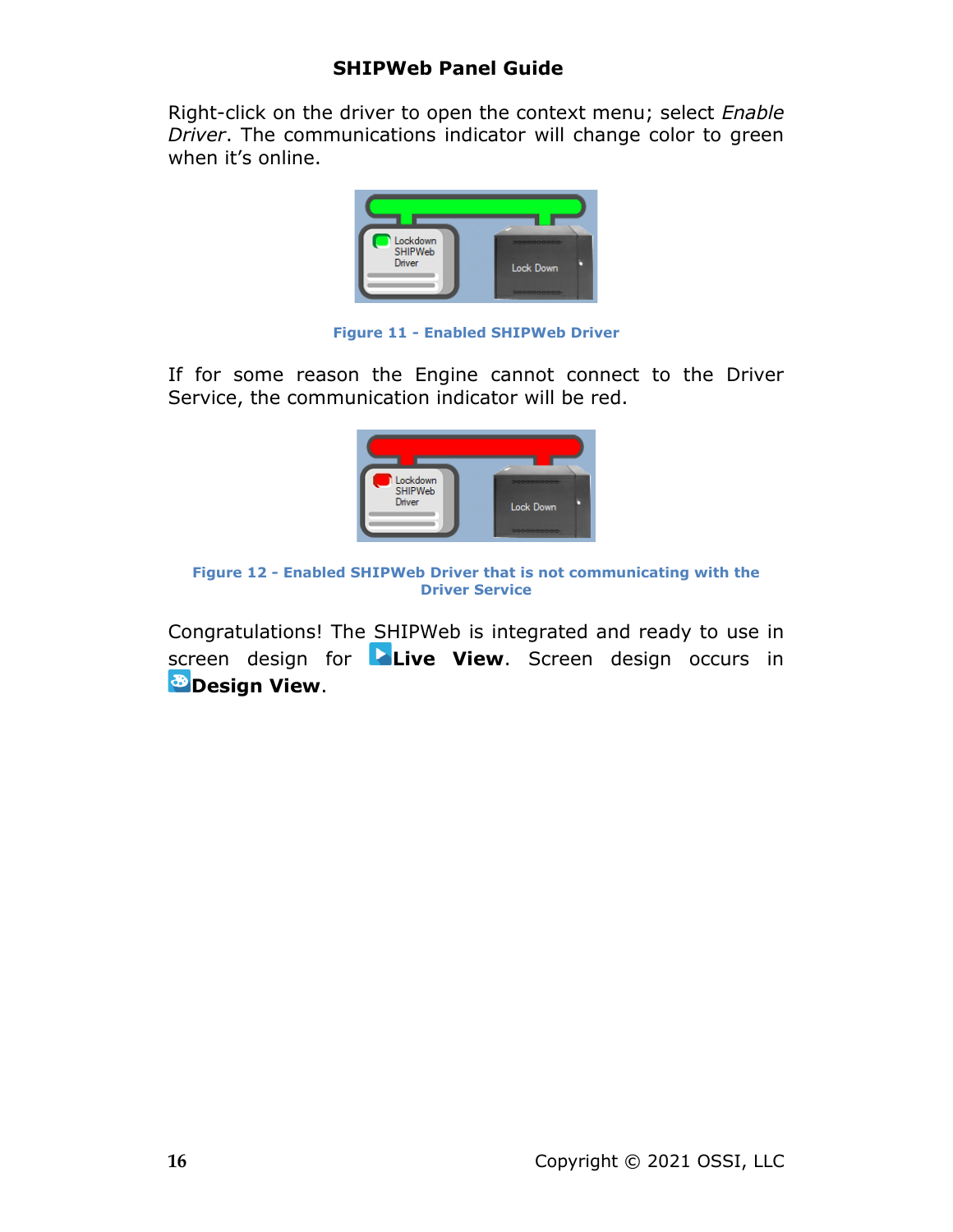# <span id="page-16-0"></span>**5 Design View**

**Design View** is the home of the Project Node Tree and the place where screens and screen objects are programmed. The following sections explain the SHIPWeb Driver node properties, and the SHIPWeb panel node properties.

## <span id="page-16-2"></span><span id="page-16-1"></span>*5.1 SHIPWeb Driver Node*

The SHIPWeb driver node is found by expanding **Setup->Computer Setup->Drivers**.



**Figure 13 - SHIPWeb Driver node in the Project Node Tree**

Right-click on the driver node and select *Properties* to open the properties dialog.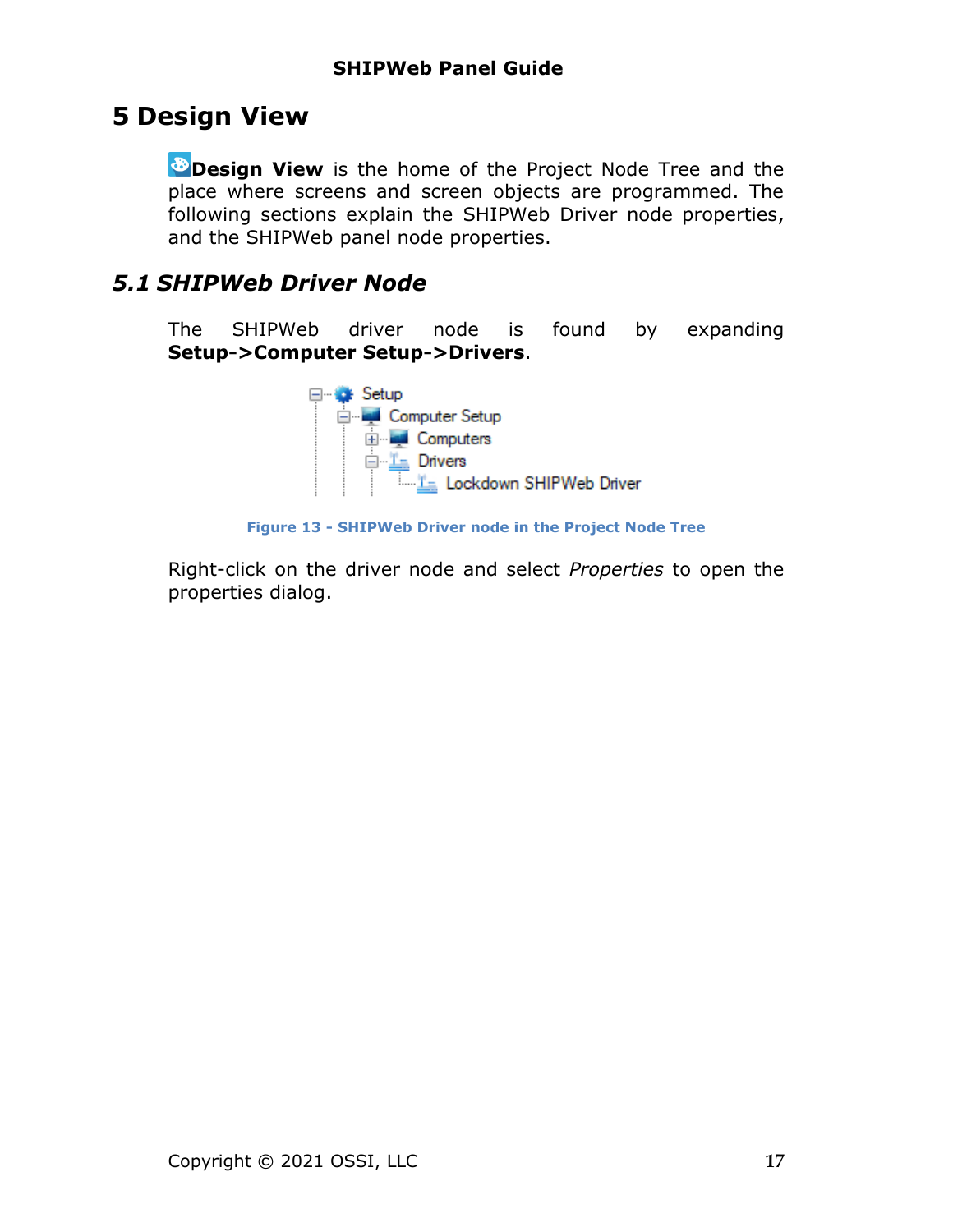| I [1288] Lockdown SHIPWeb Driver       | ×                              |
|----------------------------------------|--------------------------------|
| Properties                             |                                |
| Lockdown SHIPWeb Driver<br>Name:       | 1288<br>÷<br>ID:               |
| User Level:<br><b>All Access</b>       |                                |
| Notes:                                 |                                |
|                                        |                                |
|                                        |                                |
|                                        |                                |
| Enabled: $\vee$                        |                                |
|                                        | <b>Send Queue</b>              |
| Default Retry Start Delay: ☑           | $\div$<br>3<br><b>Retries:</b> |
| ÷<br>15<br>Retry Start Delay:          | $\div$<br>1000<br>Timeout:     |
|                                        | $\div$<br>250<br>Interval:     |
| [1289] Lock Down<br><b>Panel List:</b> | [4] LATWin10<br>Computer List: |
|                                        |                                |
|                                        |                                |
|                                        |                                |
|                                        | OK<br>Cancel                   |

**Figure 14 - SHIPWeb Driver properties dialog**

**Name, ID, User Level,** and **Notes** are standard properties for all nodes. The properties specific to this node are as follows.

**Enabled –** check box; when checked the driver is enabled

**Default Retry Start Delay –** check box (default: checked); if the driver did not connect, pause before attempting to connect again

**Retry Start Delay –** numeric (default: 15); number of seconds to wait between retries on connection attempts

**Retries –** numeric (default: 3); number of retries for sending a packet

**Timeout –** numeric (default: 1000); number of milliseconds to wait for a response before assuming the packet was not received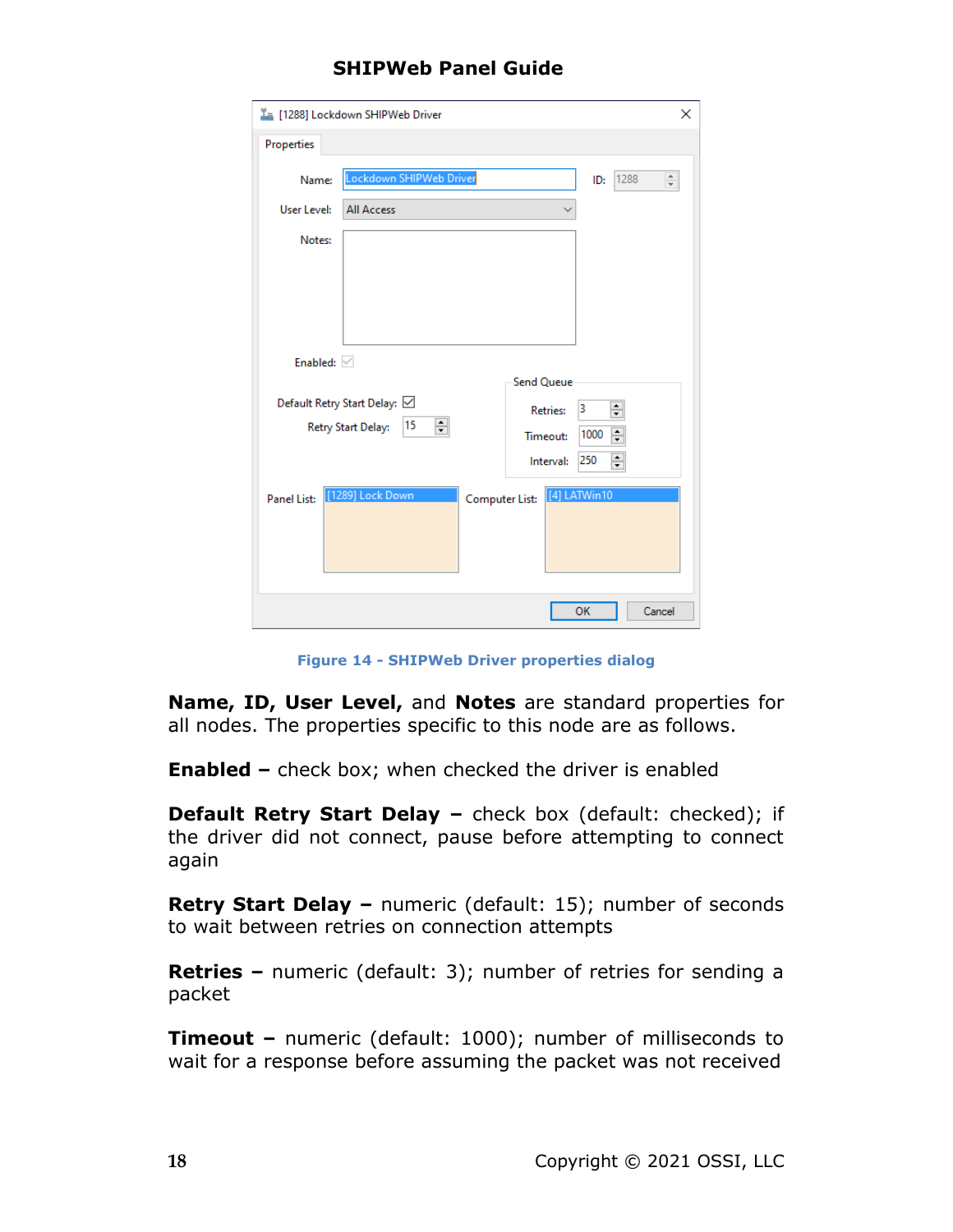**Interval –** numeric (default: 25); number of milliseconds to wait after a timeout before sending the packet again

**Panel List-** drop box; the SHIPWeb node attached to this driver

**Computer List** – drop box (default: the computer on which the Engine is running); the computer node on which this driver is running

## <span id="page-18-2"></span><span id="page-18-0"></span>*5.2 SHIPWeb Panel Node*

The SHIPWeb panel node is found by expanding **System Layout** then the Site and Area to which the SHIPWeb panel was added in **Hardware Management View**. In the example below, the panel was added to the site **Corporate Headquarters** and the area **Area**.



**Figure 15 - The SHIPWeb panel node in the Project Node Tree**

The SHIPWeb panel node is the root node for the panel. The following sections will explain:

- The properties of the SHIPWeb panel node
- The configuration of the SHIPWeb panel (a.k.a. **Quick Config**)
- The child nodes of the SHIPWeb panel

#### **5.2.1 SHIPWeb Panel Node Properties**

<span id="page-18-1"></span>Right-click on the SHIPWeb panel node to open the properties. Here there are additional fields that are not accessible through the **Quick Config** dialog. They correspond to those features that aren't part of the day to day running of the system.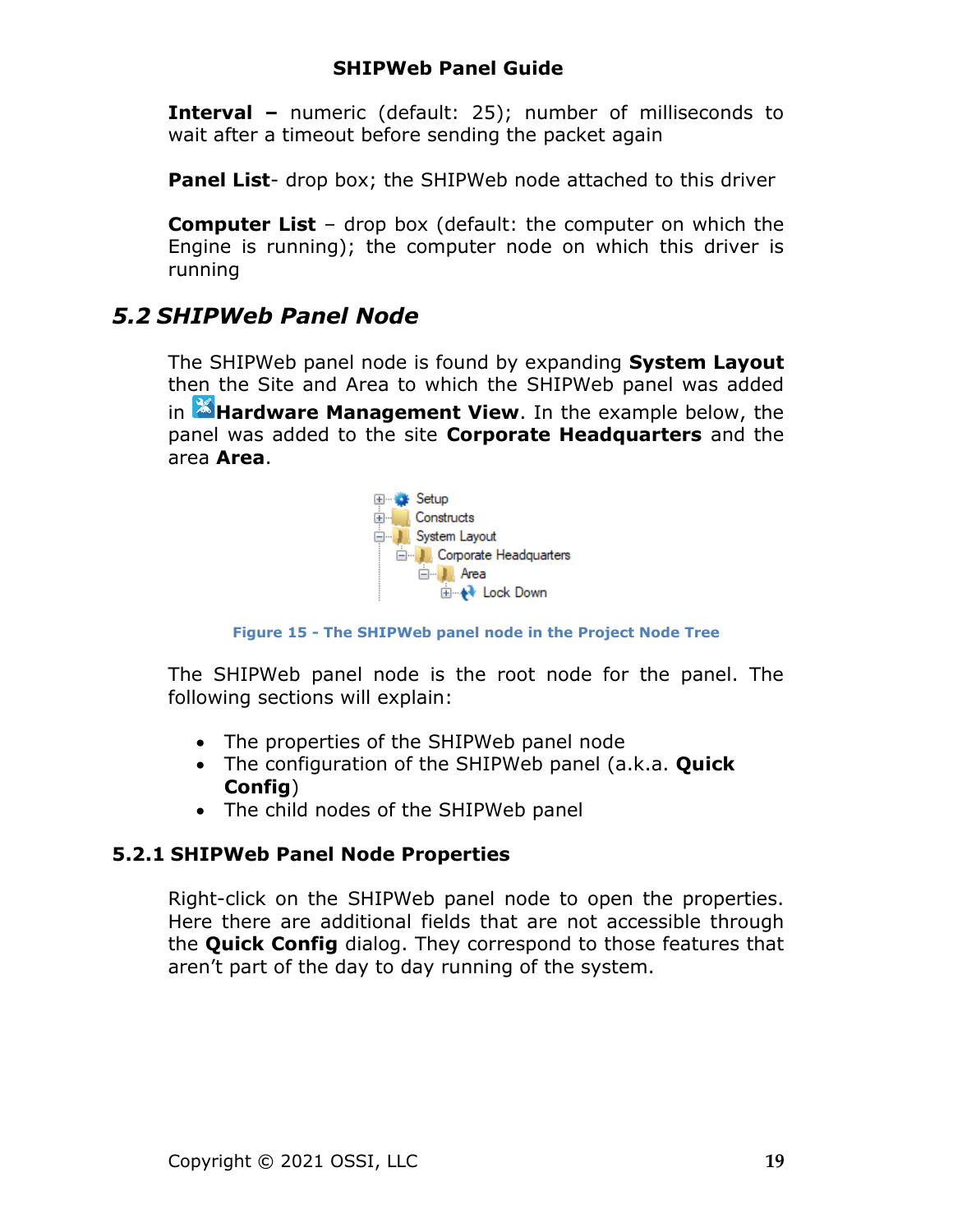| <b>♦</b> [1289] Lock Down   |                                   | ×               |
|-----------------------------|-----------------------------------|-----------------|
| Properties                  |                                   |                 |
| Name:                       | <b>Lock Down</b><br>1289<br>ID:   | $\frac{1}{\pi}$ |
| <b>User Level:</b>          | <b>All Access</b><br>$\checkmark$ |                 |
| Notes:                      |                                   |                 |
|                             |                                   |                 |
|                             |                                   |                 |
|                             |                                   |                 |
| Virtual: $\square$          |                                   |                 |
|                             | <b>Virtual Point:</b>             |                 |
| Event buffer delta (min): 0 | ÷                                 |                 |
| Port:                       | ÷<br>8080                         |                 |
|                             |                                   |                 |
|                             |                                   |                 |
|                             |                                   |                 |
|                             | OK<br>Cancel<br>Apply             |                 |

**Figure 16 - SHIPWeb node properties dialog**

**Name, ID, User Level,** and **Notes** are standard properties for all nodes. The properties specific to this node are as follows.

**Virtual** – check box; when checked the panel is virtualized, allowing the driver to be brought online without having the physical panel available

**Virtual Point** – drop box; this I/O Point will be set when the panel is virtualized, clear when it is not

**Event buffer delta (min)** - numeric (default: 0); only applies to panels that buffer data; the Engine compares the time an event occurs versus the current time, if the difference is greater than the **Event buffer delta**, the event is logged but not acted upon.

**Port** – numeric; (default: 8080), the port on which the driver listens for connections and messages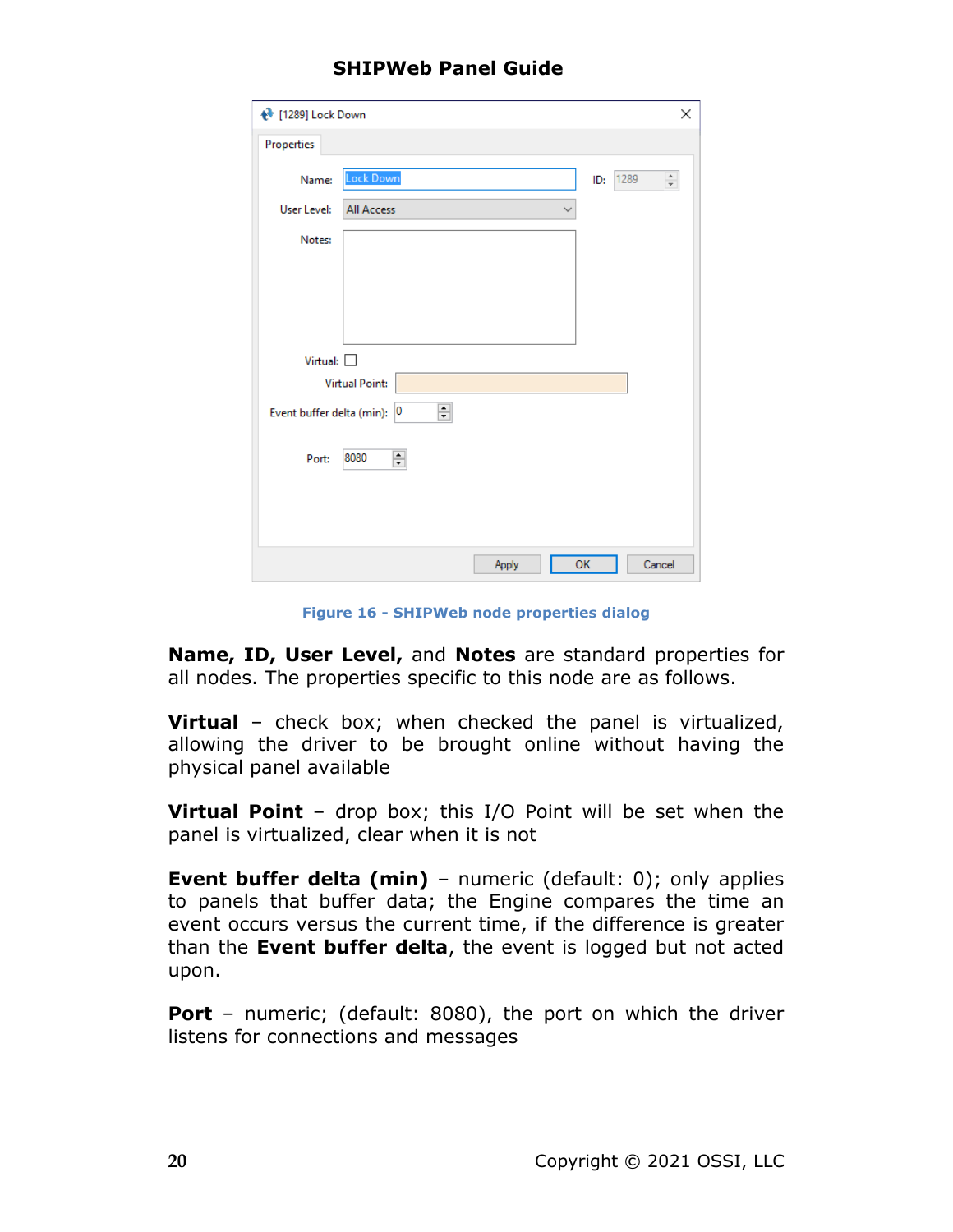#### **5.2.2 SHIPWeb Panel Quick Config**

<span id="page-20-0"></span>The **Quick Config** dialog is accessible either in **AHardware Management View** or in **Design View**. To open the **Quick Config** dialog, right-click on the SHIPWeb panel node and select *Quick Config*.

| Configure New SHIPWeb      |              |
|----------------------------|--------------|
| New SHIPWeb<br>Panel Name: | Virtual:     |
| ÷<br>8080<br>Port:         |              |
|                            | OK<br>Cancel |

**Figure 17 - SHIPWeb panel Quick Config dialog**

**Panel Name –** edit box; the name of the SHIPWeb panel; updating this field will change the name of the node

**Virtual –** check box; when checked the panel is virtualized, allowing the driver to be brought online without it actually accepting connections

**Port –** numeric field; the port on which the driver listens for connections and messages from the external application.

#### **5.2.3 SHIPWeb Panel Child Nodes**

<span id="page-20-1"></span>The SHIPWeb panel has only one child node, the Alarms node.



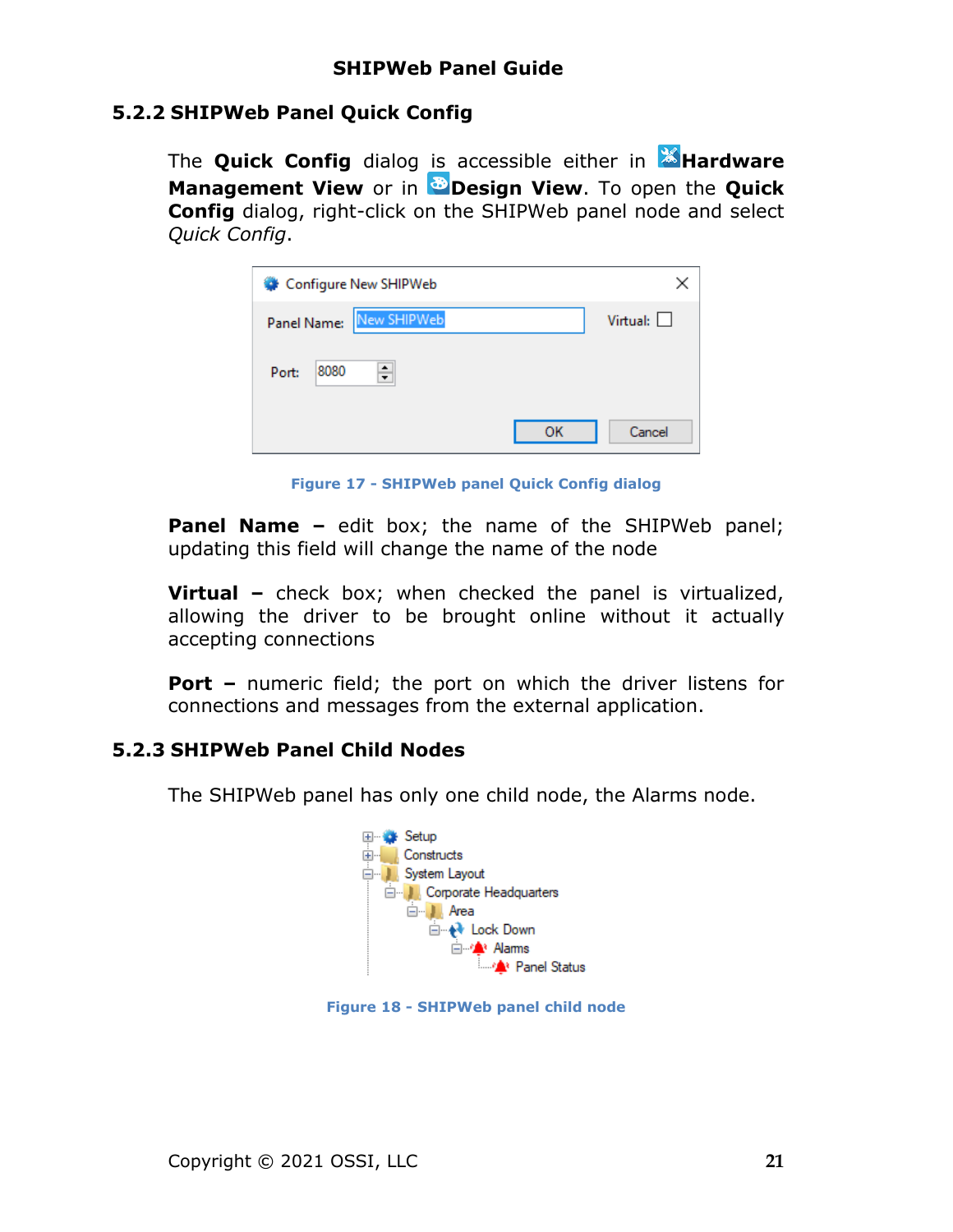#### **5.2.3.1 Alarms**

The is only one alarm for the SHIPWeb panel. It is **Panel Status**.



**Figure 19 - SHIPWeb panel Alarms child nodes**

The **Panel Status** point is high when the panel is offline (assuming the driver is online, and the panel is not virtualized). It is a standard I/O Point. For more information about the I/O Point see the User's Guide.